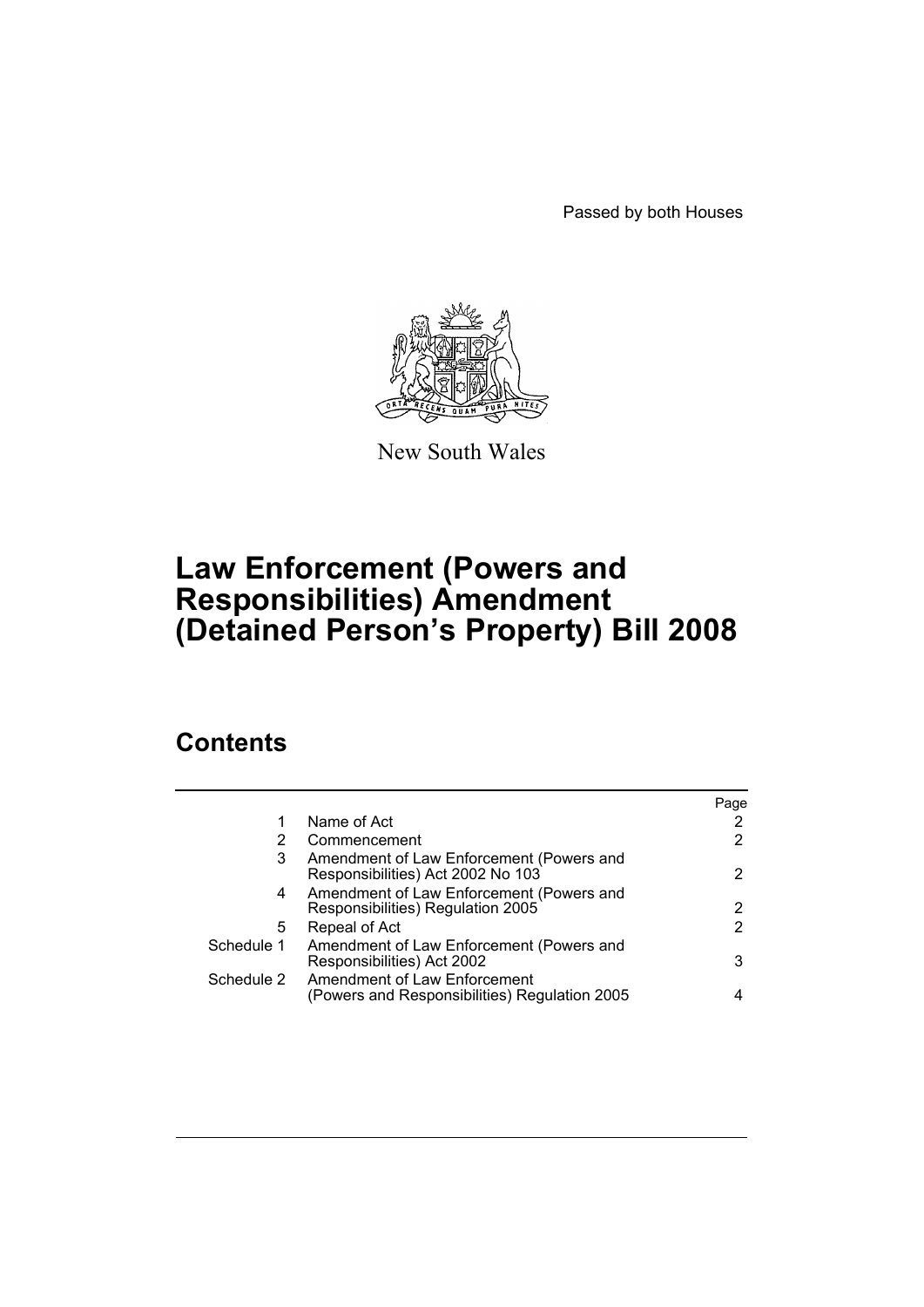*I certify that this public bill, which originated in the Legislative Assembly, has finally passed the Legislative Council and the Legislative Assembly of New South Wales.*

> *Clerk of the Legislative Assembly. Legislative Assembly, Sydney, , 2008*



New South Wales

## **Law Enforcement (Powers and Responsibilities) Amendment (Detained Person's Property) Bill 2008**

Act No , 2008

An Act to amend the *Law Enforcement (Powers and Responsibilities) Act 2002* to make further provision with respect to custody of a detained person's property; and to make related amendments.

*I have examined this bill and find it to correspond in all respects with the bill as finally passed by both Houses.*

*Assistant Speaker of the Legislative Assembly.*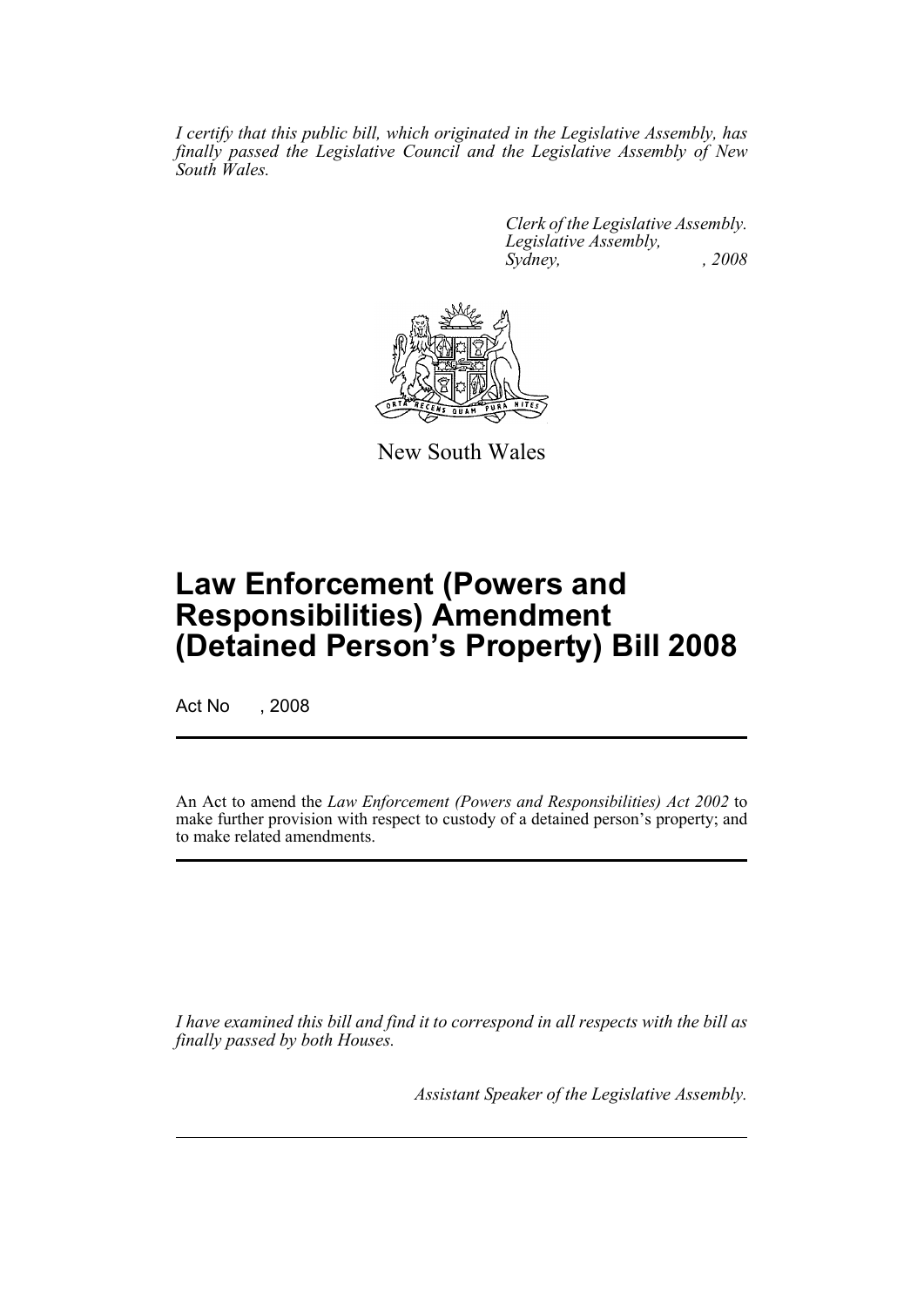Law Enforcement (Powers and Responsibilities) Amendment (Detained Clause 1 Person's Property) Bill 2008

### <span id="page-2-0"></span>**The Legislature of New South Wales enacts:**

### **1 Name of Act**

This Act is the *Law Enforcement (Powers and Responsibilities) Amendment (Detained Person's Property) Act 2008*.

### <span id="page-2-1"></span>**2 Commencement**

This Act commences on a day to be appointed by proclamation.

#### <span id="page-2-2"></span>**3 Amendment of Law Enforcement (Powers and Responsibilities) Act 2002 No 103**

The *Law Enforcement (Powers and Responsibilities) Act 2002* is amended as set out in Schedule 1.

#### <span id="page-2-3"></span>**4 Amendment of Law Enforcement (Powers and Responsibilities) Regulation 2005**

The *Law Enforcement (Powers and Responsibilities) Regulation 2005* is amended as set out in Schedule 2.

### <span id="page-2-4"></span>**5 Repeal of Act**

- (1) This Act is repealed on the day following the day on which this Act commences.
- (2) The repeal of this Act does not, because of the operation of section 30 of the *Interpretation Act 1987*, affect any amendment made by this Act.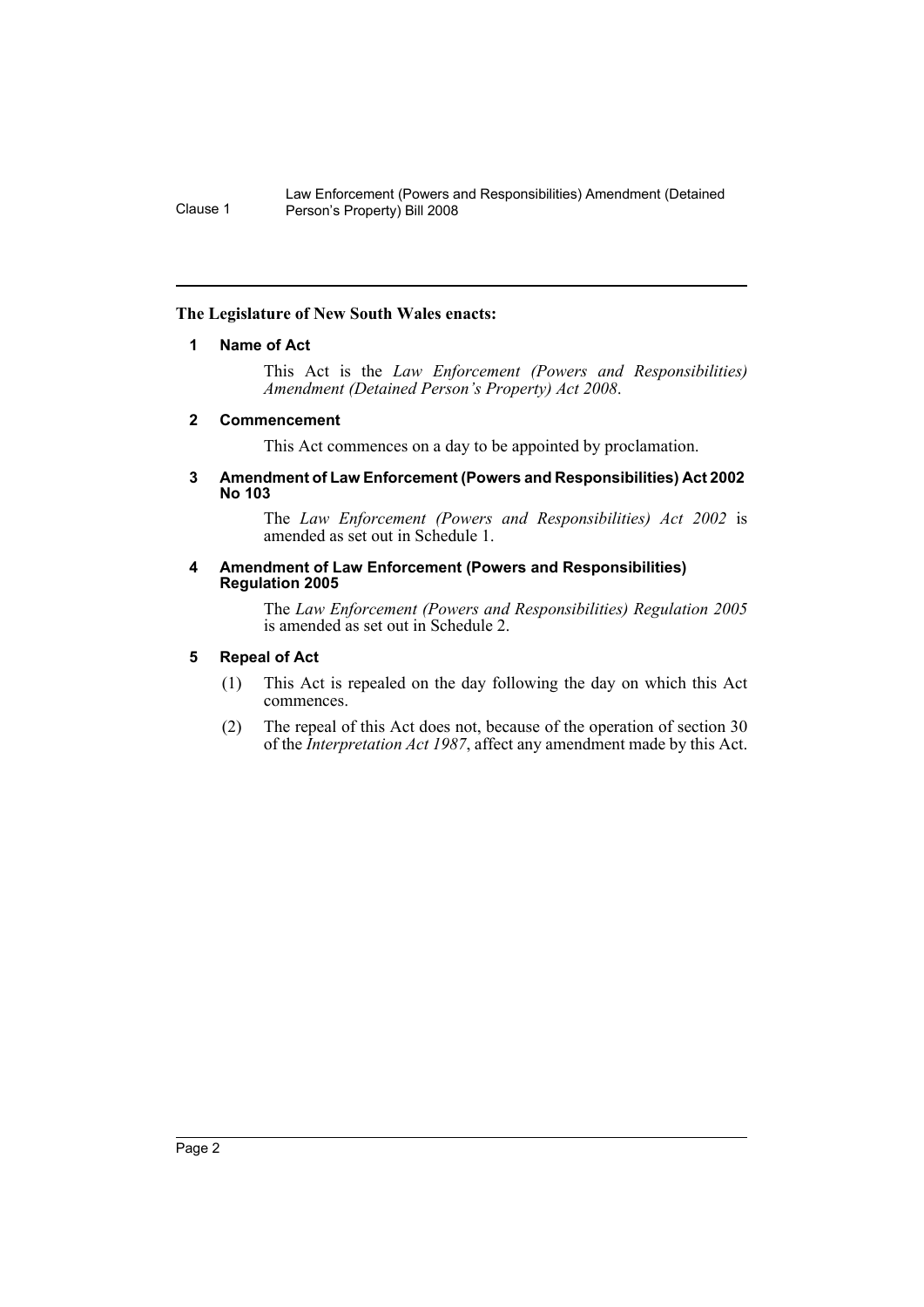Law Enforcement (Powers and Responsibilities) Amendment (Detained Person's Property) Bill 2008

Amendment of Law Enforcement (Powers and Responsibilities) Act 2002 Schedule 1

### <span id="page-3-0"></span>**Schedule 1 Amendment of Law Enforcement (Powers and Responsibilities) Act 2002**

(Section 3)

**[1] Section 131 Custody records to be maintained**

Omit section 131 (2) (d).

### **[2] Section 131A**

Insert after section 131:

### **131A Dealing with property taken from detained person**

The custody manager for a detained person must ensure that any property taken from that person is dealt with in accordance with the regulations.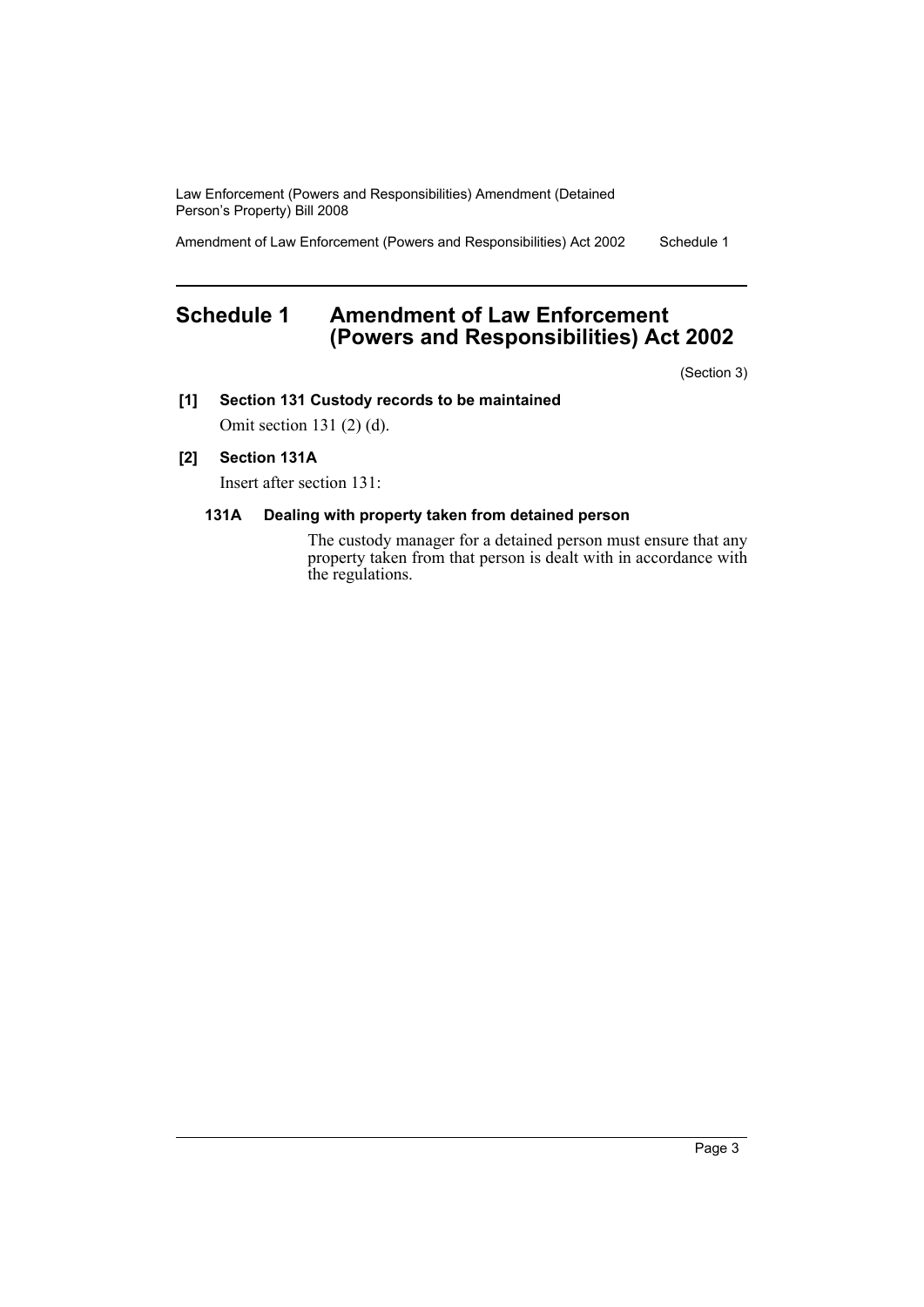Law Enforcement (Powers and Responsibilities) Amendment (Detained Person's Property) Bill 2008

Schedule 2 Amendment of Law Enforcement (Powers and Responsibilities) Regulation 2005

### <span id="page-4-0"></span>**Schedule 2 Amendment of Law Enforcement (Powers and Responsibilities) Regulation 2005**

(Section 4)

### **[1] Clause 17A**

Insert after clause 17:

### **17A Dealing with detained person's property**

- (1) The custody manager for a detained person must ascertain what property the person has with the person when he or she comes into the police station or other place of detention concerned, or had taken from him or her on arrest, and must arrange for safekeeping of the property if it remains at the police station or other place of detention.
- (2) The custody manager must ensure that all property taken from the detained person is placed in a clear tamper-proof bag of a kind approved by the Commissioner for the purposes of this clause.
- (3) The property must be placed in the bag under camera surveillance in so far as it is practicable to do so.
- (4) Unless the detained person is intoxicated or there are other circumstances that make it impractical to do so, the custody manager must ask the detained person to verify that all property taken from the person has been placed in the bag by signing and dating the bag in the manner approved by the Commissioner for the purposes of this clause.
- (5) The Commissioner may enter into a memorandum of understanding with the Commissioner of Corrective Services with respect to the use of tamper-proof bags under this clause.

### **[2] Clause 21 Additional matters to be recorded in custody record**

Insert after clause 21 (1) (i):

- (j) if any property was taken from the person—the date and time that the property was placed in a tamper-proof bag in accordance with clause 17A,
- (k) the date and time the person verified placement of his or her property in the tamper-proof bag when requested to do so under clause 17A  $(4)$  or, if the person refused to verify placement, the fact that the person refused to do so and the reasons (if any) that the person gave for refusing,